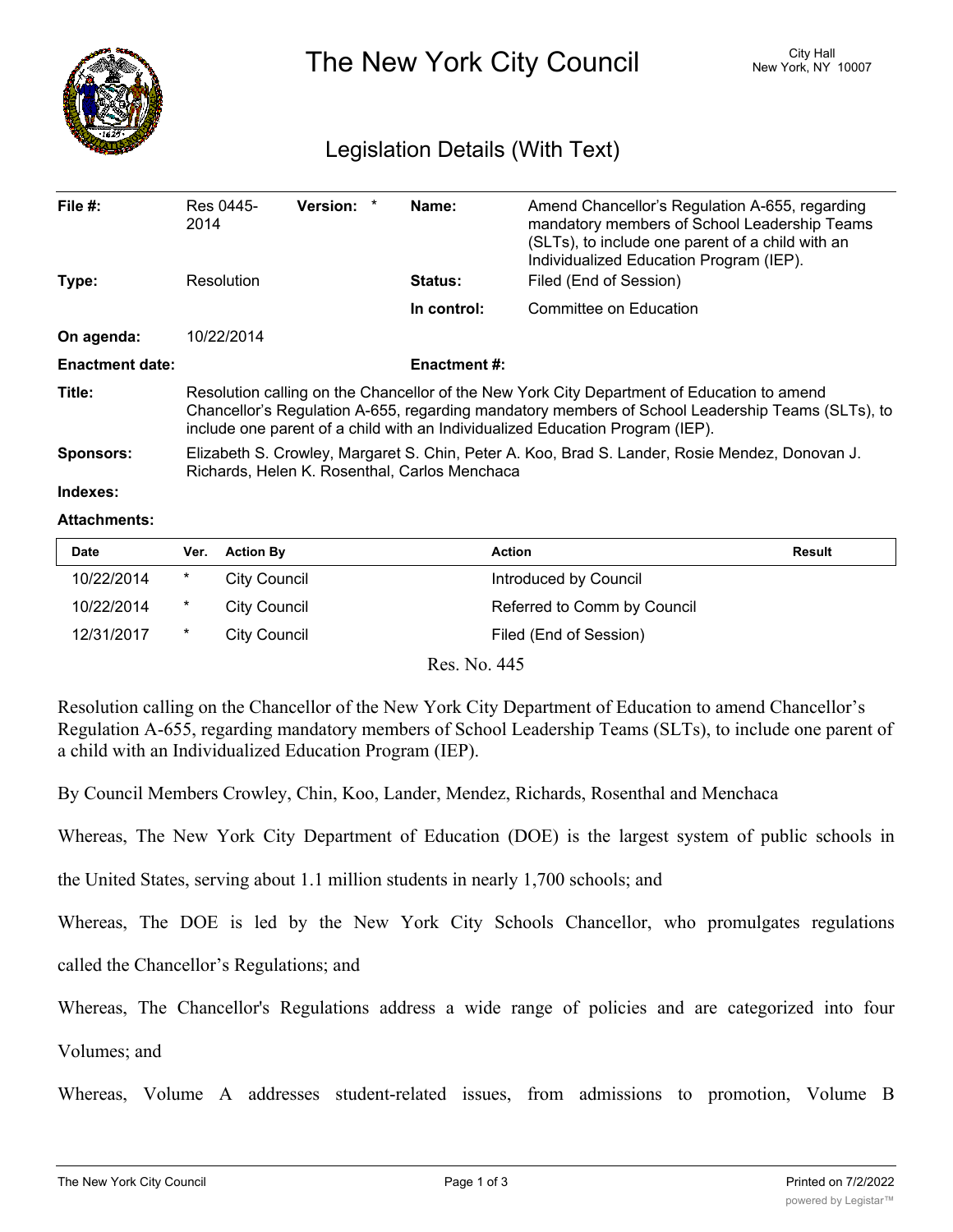## **File #:** Res 0445-2014, **Version:** \*

addresses school-based budgeting, Volume C addresses employee issues, from hiring to termination, and Volume D addresses parent and community involvement; and

Whereas, Currently, Chancellor's Regulation A-655 requires the establishment of School Leadership Teams (SLTs) in every New York City public school, which, according to the DOE, are a "vehicle for developing school-based educational policies and ensuring that resources are aligned to implement those policies;" and

Whereas, Chancellor's Regulation A-655 further states that the SLTs should have a minimum of 10 members and a maximum of 17 members; and

Whereas, SLT membership must include the school's principal, the Parent Association/Parent-Teacher Association (PA/PTA) President and the United Federation of Teachers (UFT) Chapter Leader, or their designees; and

Whereas, In addition to those mandatory members, the SLTs must also include other parents from the school and school staff (pedagogic and/or non-pedagogic) in equal numbers; and

Whereas, Currently, there is no requirement that one of the parents on the SLT be the parent of a child with an Individualized Education Program (IEP); and

Whereas, The IEP is a written document that is developed for each public school child who is eligible for special education and sets forth recommended goals and services designed to meet the student's educational needs; and

Whereas, The DOE recognized the importance of including the parent of a student with an IEP when creating educational policy in Chancellor's Regulation D-140, which mandates that each Community Education Council have at least one member who is a parent of a student with an IEP; and

Whereas, Parents of children with IEPs would be an asset to each SLT because they often have a unique perspective and experience of the school's performance and needs and are an important voice in the school community; now, therefore, be it